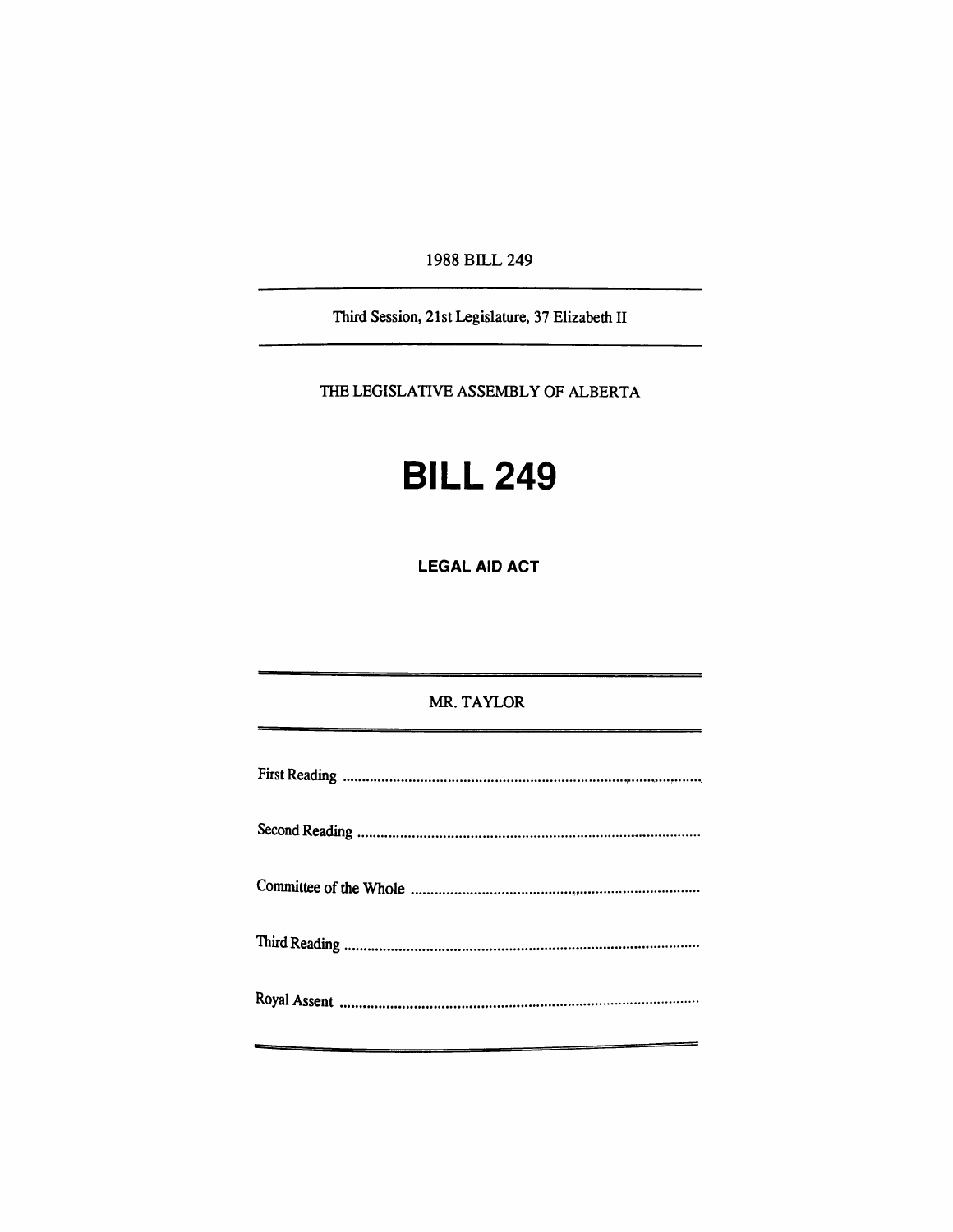*Bill 249 Mr. Taylor* 

## **BILL 249**

**1988** 

## **LEGAL AID ACT**

*(Assented to , 1988)* 

HER MAJESTY, by and with the advice and consent of the Legislative Assembly of Alberta, enacts as follows:

1 In this Act,

**Defuiitions** 

(a) "assessment officer" means an officer of die Ministry Social Services who is designated by die Minister of Social Services as an assessment officer for the purposes of this Act;

(b) "barrister and solicitor" means a member of the Law Society other than an honorary member or a student-at-law thereof;

(c) "certificate" means a legal aid certificate or a provisional legal aid certificate issued under this Act;

(d) "Director" means the Director of Legal Aid appointed under this Act;

(e) "Fund" means die Legal Aid Fund under diis Act;

(f) "Law Society" means the Law Society of Alberta;

(g) "legal aid" means professional services provided under this Act and the regulations;

(h) "person" means an mdividual;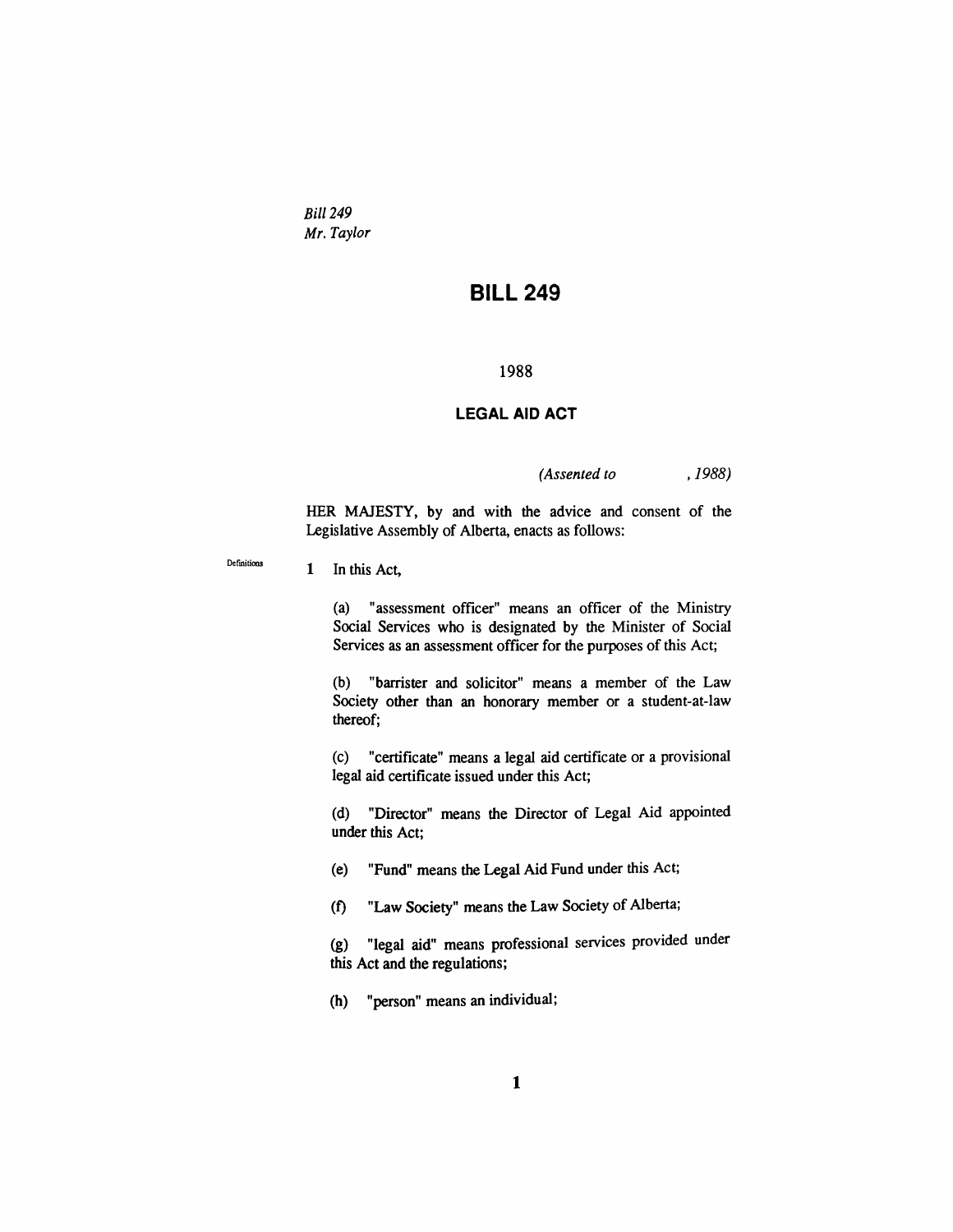$(i)$  "regulations" means the regulations made under this Act: (j) "student" means a student-at-law or a person enrolled in any law course approved by the Law Society; (k) "student legal aid society" means a student legal aid society established in accordance with the regulations; (1) "Treasurer" means the Treasurer of die Law Society. Operation of plan 2 Subject to the approval of the Attorney General, the Law Society is hereby empowered to establish and administer a legal aid plan in accordance with this Act and the regulations. Appointment of Director and staff Legal aid committees Legal Aid Fund, payments in 3(1) Subject to the approval of die Attomey General, the Law Society shall, (a) appoint a Director of Legal Aid; (b) employ such other persons as it considers necessary for the operation of a legal aid plan. (2) The Law Society shall provide such office accommodation, furniture, equipment and supplies as it considers necessary. 4(1) The Law Society may appoint one or more legal aid committees. (2) The committee shall be composed of such number of members, shall be organized, and shall perform such functions, as the regulations prescribe. 5( 1) The Law Society shall, (a) establish and maintain a fund to be known as the Legal

Aid Fund into which shall be paid all moneys appropriated by the Legislature for the Fund, all moneys payable by the Law Foundation of Alberta, all costs awarded to recipients of legal aid, and all contributions may by recipients of legal aid who are required to pay any part of its costs, and

 $(b)$  keep such accounts and records of transactions of the Fund as the regulations prescribe.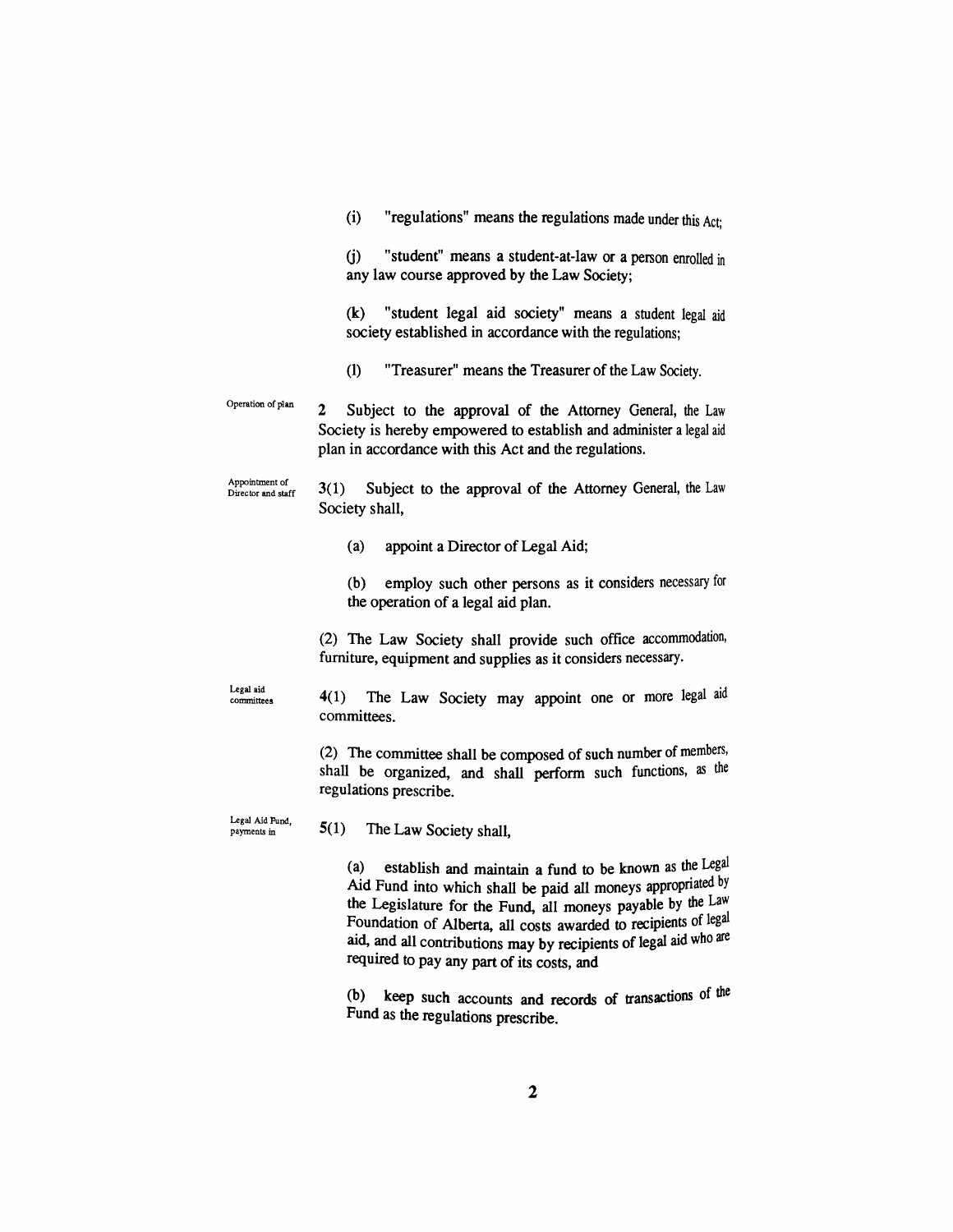(2) The Law Society shaU, subject to die regulations, pay out of the Fund,

(a) its expenses attributable to the administration of this Act and the regulations,

(b) die fees and proper out-of-pocket disbursements of barristers and solicitors for legal aid,

(c) any refimd authorized by this Act of any contribution to the Fund,

(d) the fees and proper out-of-pocket disbursements of duty counsel, and

(e) audit fees.

- **Estimates**  6 The Law Society shaU, at least once in every fiscal year at such time as the Attorney General directs, submit to him an estimate of the sum required to meet the payments out of the Fund during the next succeeding fiscal year after making allowance for the moneys that are estimated will be received from other sources.
	- 7 The moneys required for the purposes of this Act shall be paid out of moneys appropriated by die Legislature for die purpose.
- Auditor

**Moneys** 

8 The Auditor General shall examine and report upon the accounts and financial transactions of the Fund.

- Advisory<br>committee 9(1) There shall be an advisory committee on legal aid composed of,
	- (a) a judge of the Court of Queen's Bench,
	- (b) a judge of die Provincial Court,
	- (c) 2 members of the Law Society of Alberta,
	- (d) a person holding a responsible position in die field of public welfare, and
	- (e) such other persons,

as the Attomey General may appoint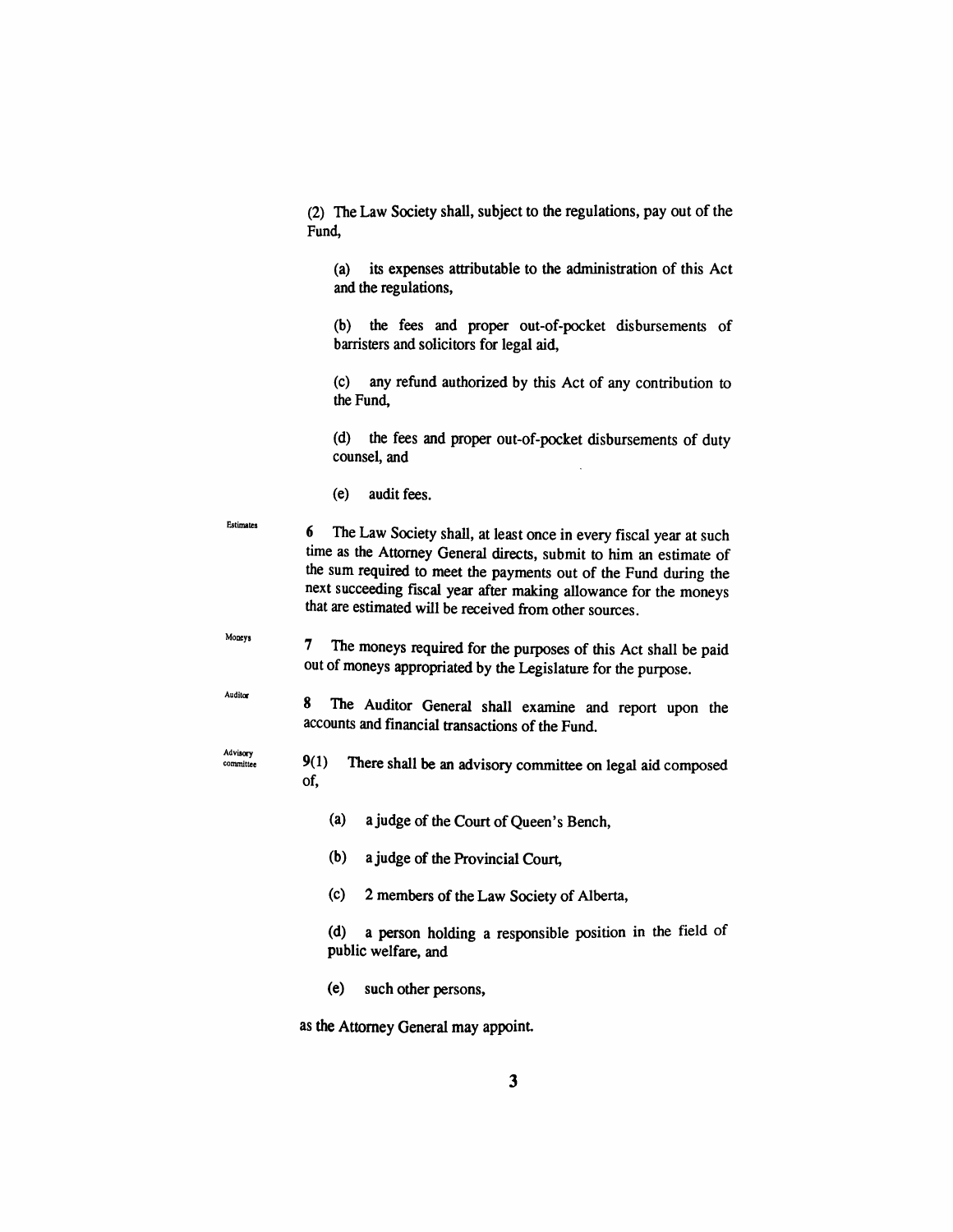(2) Each member of the committee may be appointed to serve for a term of 1, 2 or 3 years and may be reappointed on the expiry of the period for which he was appointed.

(3) The committee shall report at least once in every year to the Attomey General,

(a) on the operation of die legal aid plan, and

(b) on the annual report of the Law Society to die Attomey General mentioned in section 10.

**Annual report**  10 The Law Society shall make a report annually to the Attomey for die 12 months ending on die 31st day of March of the year in which the report is made containing,

> (a) a statement of the nature and amount of legal aid given during the year,

> (b) a statement of the receipts and disbursements of die Fund during the year,

(c) a copy of the auditor's report for die year,

(d) general information as to the working of this Act and the regulations, and

(e) such other mformation at the Attomey General requests.

**Idem** 

11 The Attorney General shall submit the reports mentioned in sections 9 and 10 to the Lieutenant Governor in Council and shall then lay such reports before the Assembly if it is in session or, if not, at die next ensuing session.

**Where legal aid may be given** 

12(1) Except as otherwise provided in this Act or the regulations, a certificate shall be issued to a person otherwise entitled thereto in respect of any proceeding or proposed proceeding,

- (a) in die Court of Queen's Bench,
- (b) in the Provincial Court,
- (c) in The Surrogate Court,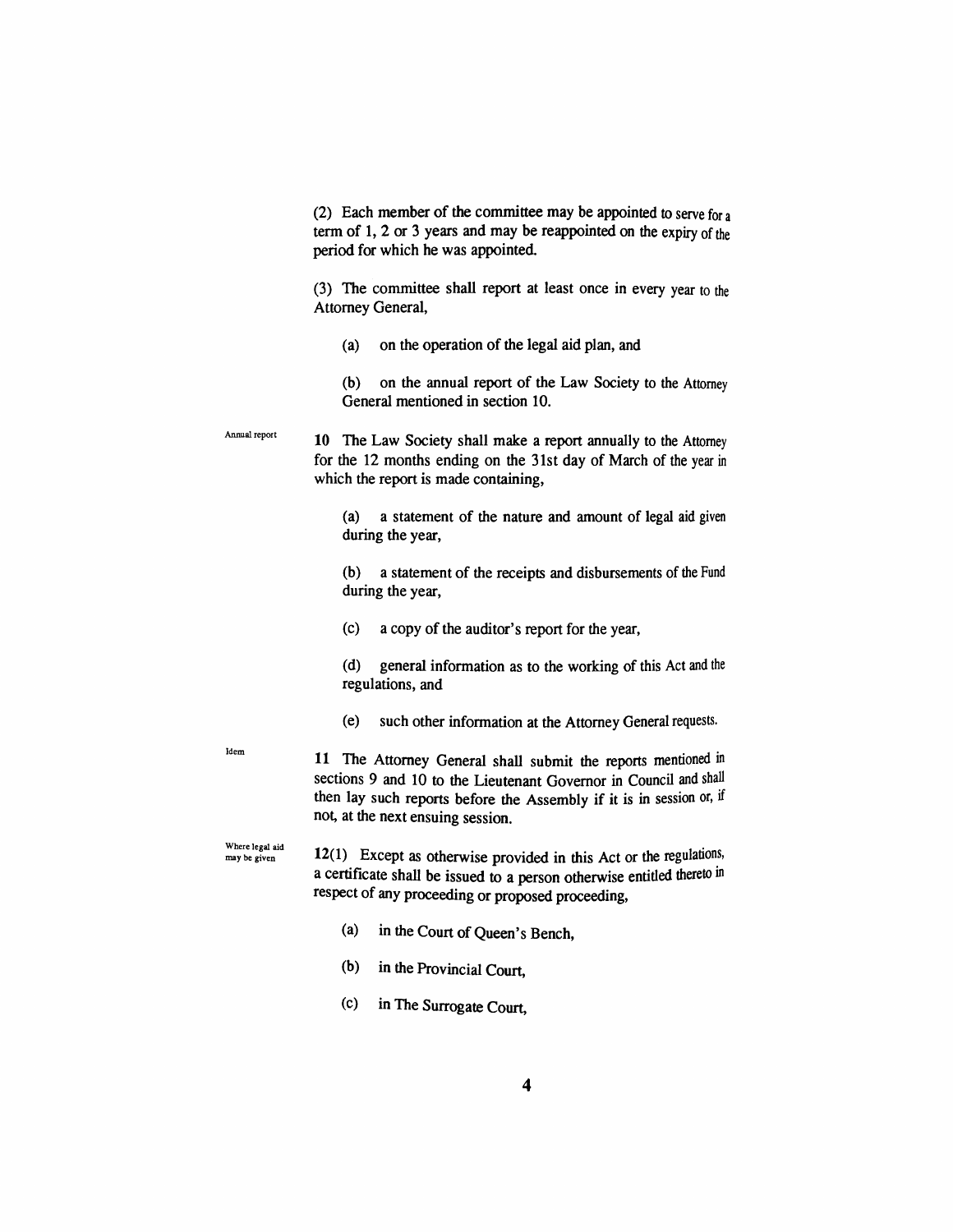(d) where the applicant is charged with an indictable offence or where an application is made for a sentence of preventive detention under Part XXI of the *Criminal Code* (Canada),

(e) under die *Extradition Act* (Canada) or the *Fugitive Offenders Act* (Canada), and

(f) in the Federal Court of Canada,

and, with the approval of the Director, to be at his sole discretion, in respect of an appeal therefrom.

(2) For the purpose of subsection  $(1)(d)$ , an offence that may be tried on indictment or on summary conviction shaU be deemed to be an offence triable on summary conviction until such time as the prosecution elects to proceed on indictment.

**discretion of Director** 

 $^{\text{Centificate}}$  13 Subject to the discretion of the Director, a certificate may be issued to a person otherwise entided thereto,

> (a) in any summary conviction proceeding under an Act of the Parliament of Canada.

> (b) in any proceeding under the *Summary Convictions Act,* if upon conviction there is likelihood of imprisonment or loss of means of earning a livelihood,

(c) in any proceeding,

(i) in the Family Division of the Provincial Court,

(ii) in the Small Claims Division of the Provincial Court,

(iii) before a quasi-judicial or administrative board or commission otherwise than in an appeal thereto,

(iv) in bankruptcy subsequent to a receiving order or an authorized assignment, or

(v) for contempt of court, or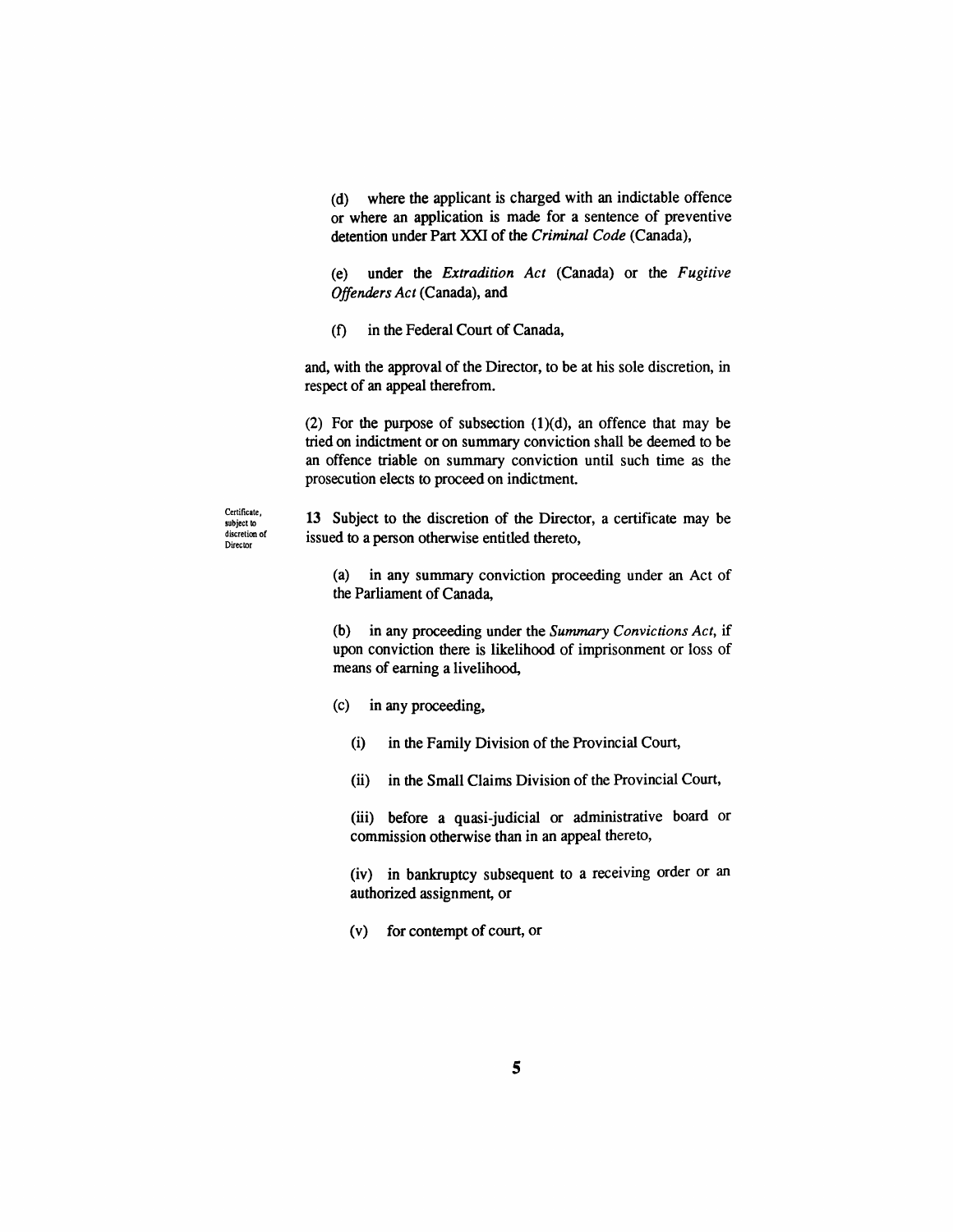(d) for drawing documents, negotiating setdements or giving legal advice wherever the subject matter or nature thereof is properly or customarily within die scope of die professional duties of a barrister and solicitor.

Where legal aid not to be given

14 A certificate shall not be issued to a person,

(a) in proceedings wholly or pardy in respect of defamation or loss of service of a female in consequence of rape.

(b) in relator actions.

(c) in proceedings for the recovery of a penalty where die proceedings may be taken by any person and the penalty in whole or in part may be payable to the person instituting the proceedings, or

(d) in proceedmgs relating to an election.

Applications 15 Every application for legal aid shall be made in the prescribed form addressed to the Director.

Recovery of contributions  $16(1)$  The sum that a person is able to contribute towards the cost of legal aid given to him as set out in his certificate shall be paid by him and is a debt owing to the Law Society and may be recovered in any court of competent jurisdiction.

> (2) Where a person who has been given legal aid in any matter recovers any sum in respect of such matter under the judgment, order, settlement or otherwise, the costs payable under this Act and the regulations are a charge against the sum so recovered and shall be deducted therefrom and paid into the Fund.

> (3) Where a person who has been given legal aid in any matter recovers property other than money, the Law Society has a charge against the property so recovered for the costs payable under this Act and the regulations and may enforce such charge.

> (4) A person who has been given legal aid in any matter shall be refunded any money received or recovered by the Fund for costs in excess of such costs.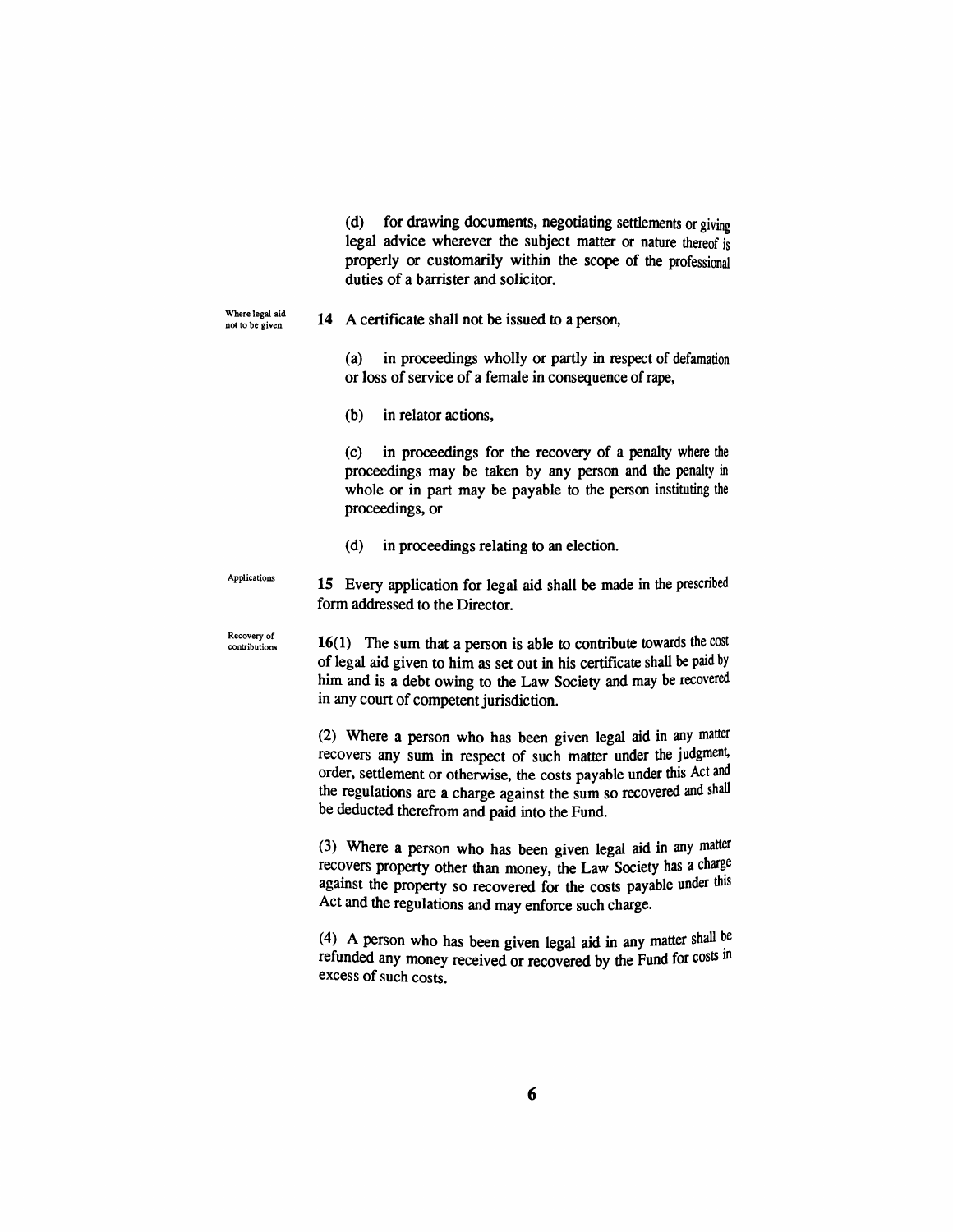Delivery of **17** Where a person who owns or has any interest in any land in *lo sheriff* **c**  $\alpha$  *Alberta has agreed to contribute towards the cost of legal aid given* to him as set out in his certificate, the Director may cause a lien to to him as set out in his certificate, the Director may cause a field to<br>he filed on the land in manage of the outstanding amount of the cost be filed on the land in respect of die outstanding amount of the cost.

<sup>Costs</sup> 18 The costs awarded in any order heretofore or hereafter made in favour of a person to whom legal aid has been given are recoverable in die same manner and to the same extent as diough awarded to a person to whom legal aid has not been given notwithstanding that no amount has been paid or is or wiU be payable for costs by such legally-aided person in whose favour the order is made or that costs so ordered are in excess of the total amount paid or payable for costs by such legaUy-aided person pursuant to any such order are the property of the Law Society and shall be paid into the Fund.

**No legal aid without cerlirictte**  19 Except as to the professional services provided by duty counsel, no person is entided to legal aid in any matter unless he holds a certificate or a provisional certificate respecting such matter that has been issued to him in accordance with this Act and the regulations.

**Legal panels** 20(1) There may be established in accordance with the regulations.

(a) panels of barristers and solicitors who agree to give legal aid,

(b) panels of barristers and solicitors who agree to provide professional services as duty counsel,

(c) panels of barristers and solicitors who agree to give legal advice, and

(d) student legal aid societies.

 $(2)$  A barrister and solicitor who agrees to be included in a panel under subsection (1) may specify the areas of law in which the services will be offered.

(3) The Director shall provide a person who applies and to whom a certificate has been issued, with a list of names of  $6$  or more barristers and solicitors who are included in a panel and who have specified the area of law involved.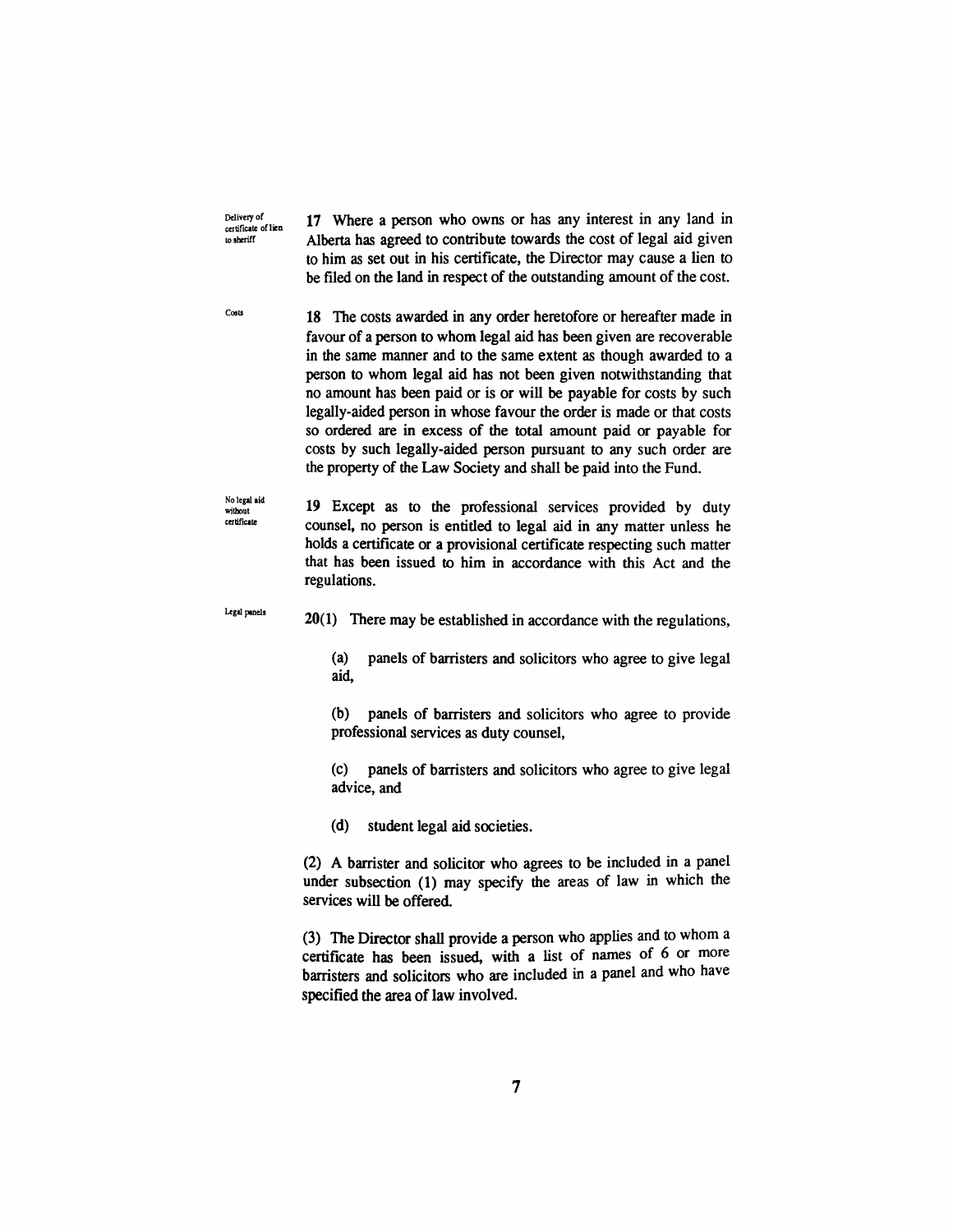(4) The person seeking legal aid may elect which of die barristers and solicitors on the list to retain.

**Payment for** 

**Payment for 21** Every barrister and solicitor who provides professional services services under this Act shall be paid out of the Fund an amount equal to  $3/4$ of the fees for services rendered as determined by die regulations and an amount equal to his proper out-of-pocket disbursements in the matter in which legal aid was given. **Authorized**  22(1) Except in accordance with this Act and the regulations, no **payments only**  barrister and solicitor or student shall take or receive any payment or other benefit in respect of any professional services provided by him under this Act or the regulations. (2) Notwithstanding the *Legislative Assembly Act,* die receipt of fees by a member of the Assembly for providing professional services under this Act does not affect his eligibility as a member of the Assembly or his right to sit or vote therein. **Law Society not**  23 The Law Society is not liable for any act or omission of any liable barrister and solicitor who provides professional services under this Act or the regulations. **Privileged**  24 All communications between the Director or those employed **communications**  by him for the administration of this Act, and an applicant for or a recipient of legal aid, on the other hand, are privileged for the purposes of the rules of evidence in the same manner and to the same extent as solicitor-client communications. **Regulations**   $25(1)$  Subject to the approval of the Lieutenant Governor in Council, the Law Society may make regulations respecting the establishment and administration of a legal aid plan and, without limiting the generality of the foregoing, may make regulations, (a) prescribing the functions of the Director and other persons employed for die purposes of diis Act; (b) prescribing the accounts and records that shall be kept of the transactions of the Fund; (c) respecting die payment out of die Fund of die expenses of

the Law Society attributable to the administration of this Act and the regulations;